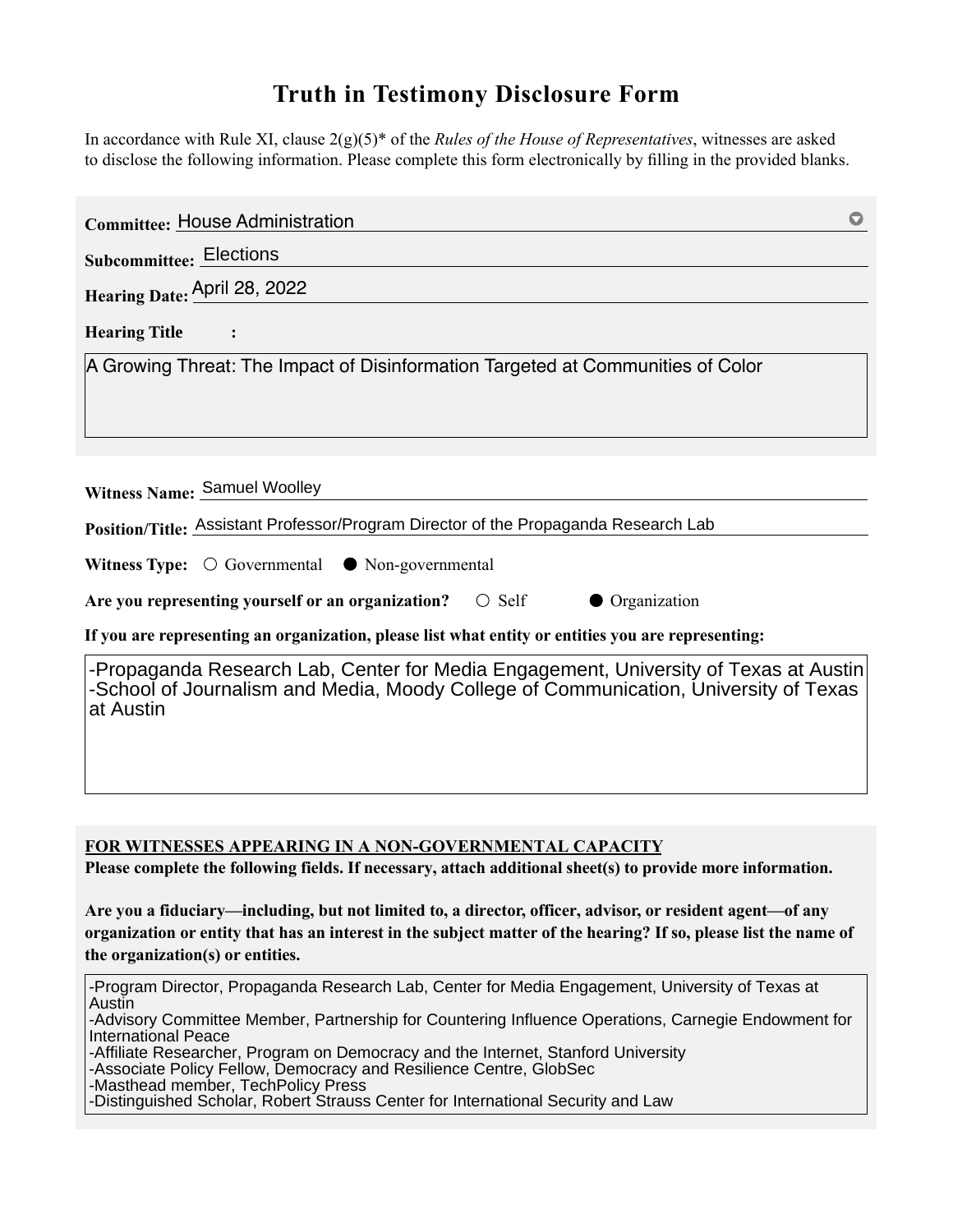**Please list any federal grants or contracts (including subgrants or subcontracts) related to the hearing's subject matter that you or the organization(s) you represent have received in the past thirty-six months from the date of the hearing. Include the source and amount of each grant or contract.** 

NSF Convergence Accelerator Track F: Co-Designing for Trust: Reimagining Online Information Literacies with Underserved Communities, Award # 2137519, \$750,000

**Please list any contracts, grants, or payments originating with a foreign government and related to the hearing's subject that you or the organization(s) you represent have received in the past thirty-six months from the date of the hearing. Include the amount and country of origin of each contract or payment.** 

N/A

## **Please complete the following fields. If necessary, attach additional sheet(s) to provide more information.**

 $\exists$  I have attached a written statement of proposed testimony.

 $\subseteq$  I have attached my curriculum vitae or biography.

**\***Rule XI, clause 2(g)(5), of the U.S. House of Representatives provides:

(5)(A) Each committee shall, to the greatest extent practicable, require witnesses who appear before it to submit in advance written statements of proposed testimony and to limit their initial presentations to the committee to brief summaries thereof.

(B) In the case of a witness appearing in a non-governmental capacity, a written statement of proposed testimony shall include— (i) a curriculum vitae; (ii) a disclosure of any Federal grants or contracts, or contracts, grants, or payments originating with a foreign government, received during the past 36 months by the witness or by an entity represented by the witness and related to the subject matter of the hearing; and (iii) a disclosure of whether the witness is a fiduciary (including, but not limited to, a director, officer, advisor, or resident agent) of any organization or entity that has an interest in the subject matter of the hearing.

(C) The disclosure referred to in subdivision (B)(ii) shall include— (i) the amount and source of each Federal grant (or subgrant thereof) or contract (or subcontract thereof) related to the subject matter of the hearing; and (ii) the amount and country of origin of any payment or contract related to the subject matter of the hearing originating with a foreign government.

(D) Such statements, with appropriate redactions to protect the privacy or security of the witness, shall be made publicly available in electronic form 24 hours before the witness appears to the extent practicable, but not later than one day after the witness appears.